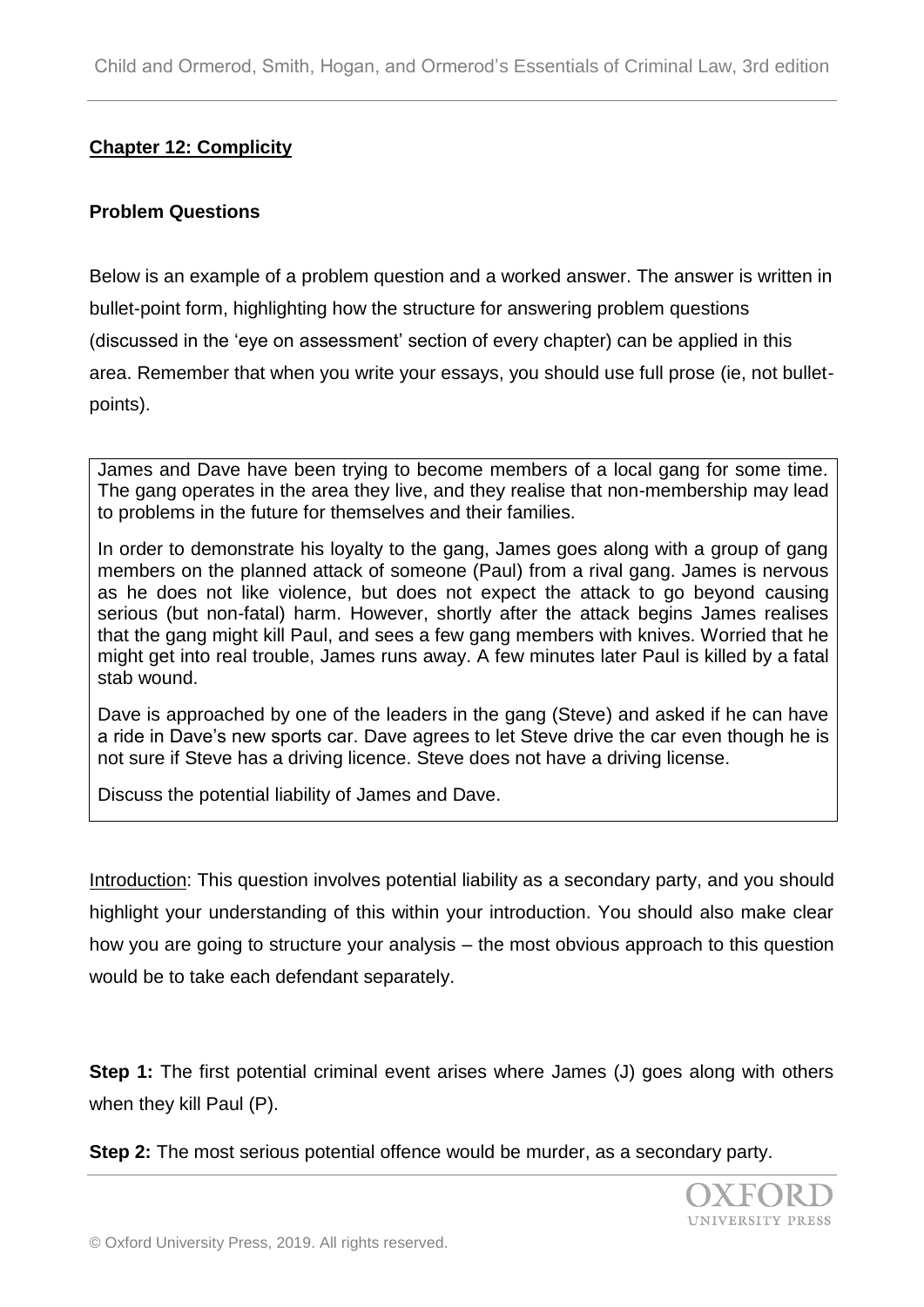## **Step 3:**

- **Principal offence**: If the other gang members killed J with the intention of causing serious harm then murder has been committed.
- **Actus reus**: Has P aided, abetted or counselled (assisted or encouraged) the principal offence?
- This is very likely on the facts, as P accompanies the others and thereby provides support.
- **Mens rea:** Does P intend the others to commit the principal offence?
- P does not intend the others to kill J, but it could be argued that he at least obliquely intends serious harm (GBH) to be caused. This will satisfy the mens rea for complicity in murder.
- P may claim that the use of knives was a supervening event from what he expected, and he should therefore avoid liability for anything done with those knives. This is possible, but will depend upon what P foresaw the others using as weapons, as well as how soon into the venture P saw the knives. This route out of liability has need narrowed by the Supreme Court in *Jogee*, making it much less likely to succeed.

**Step 4:** P is likely to raise a defence of withdrawal, claiming that he withdrew his assistance or encouragement before J was killed. However, simply running away is very unlikely to be sufficient for this, and therefore the defence will not apply. P may alternatively apply a form of duress by circumstances, claiming that living in the area safely requires gang membership and therefore participation. However, again, this is very unlikely to apply, and cannot apply to murder.

**Step 5:** P is likely to be liable for murder as a secondary party.

**Step 1:** The second potential criminal event arises where Dave (D) allows Steve (S) to drive his car without a licence.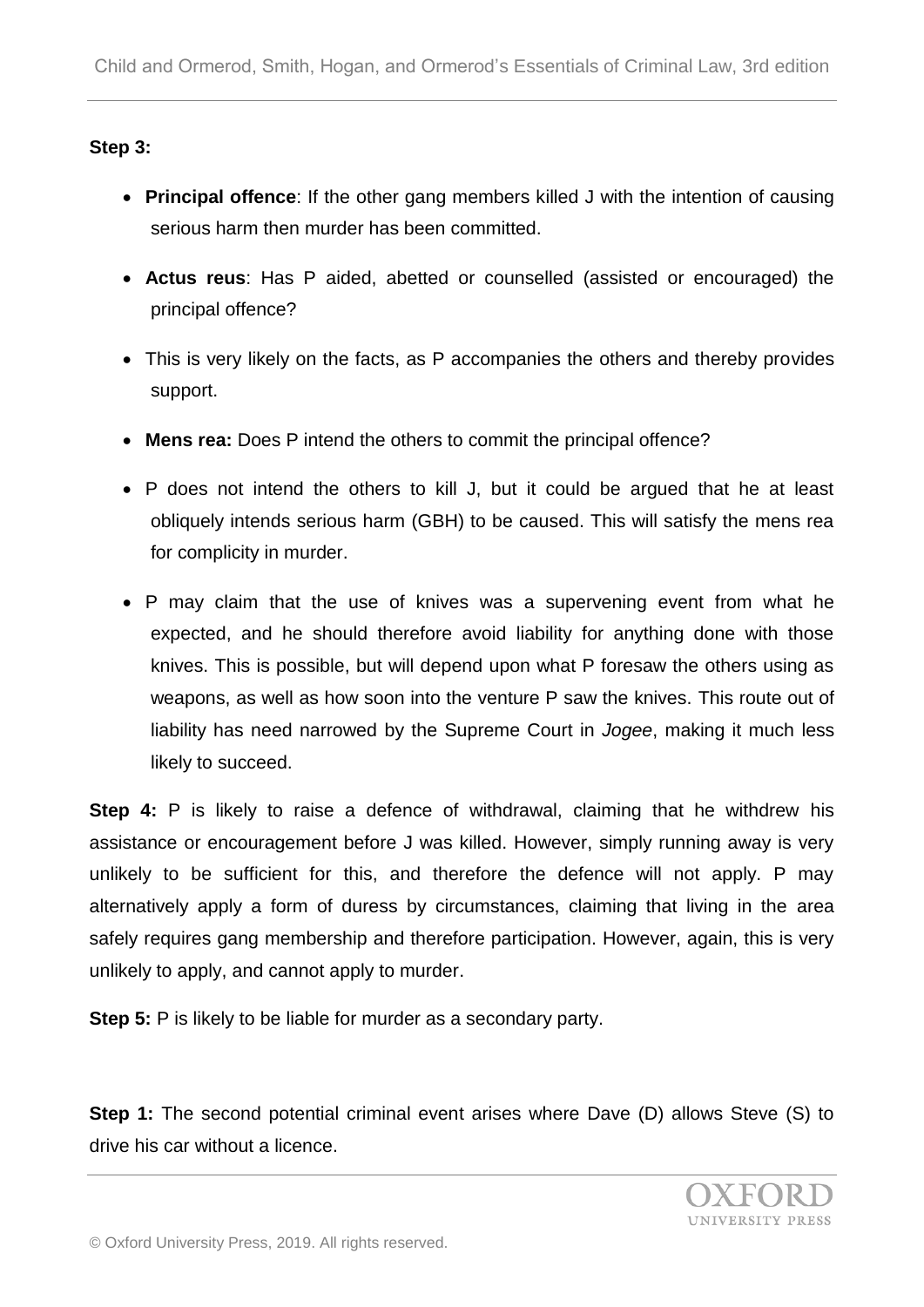**Step 2:** The most likely potential offence is driving without a licence as a secondary party.

#### **Step 3:**

- **Principal offence:** S clearly commits the principal offence on the facts.
- **Actus reus**: Has D aided, abetted or counselled (assisted or encouraged) the principal offence?
- This is very likely on the facts. Even where D does not actively assist or encourage S to drive the car, his omission to stop S (where he has the authority as owner of the car to prevent) will be sufficient.
- **Mens rea:** Does D intend S to commit the principal offence?
- This is unlikely on the facts. D is 'not sure' if S has a license, he is reckless as to this fact. There is nothing to suggest that D intends P to commit the principal offence. However, we you may highlight the continued uncertainty about exactly what mens rea is required for complicity post-*Jogee*, and so raise the possibility of a court still finding liability.

**Step 4:** The only possible defence for D would be duress of circumstances. As with P, D could claim that living in the area safely requires gang membership and therefore participation. However, again, this is very unlikely to be accepted.

**Step 5:** D is unlikely to be liable for driving without a license as a secondary party due to lack of mens rea.

Conclusion: Your conclusion should provide a brief overview of the where you did/did not find likely liability. You may also comment critically on the law you have applied, although this (if included at all) should be kept short, as it is not the focus of the question.

## **Essay Questions**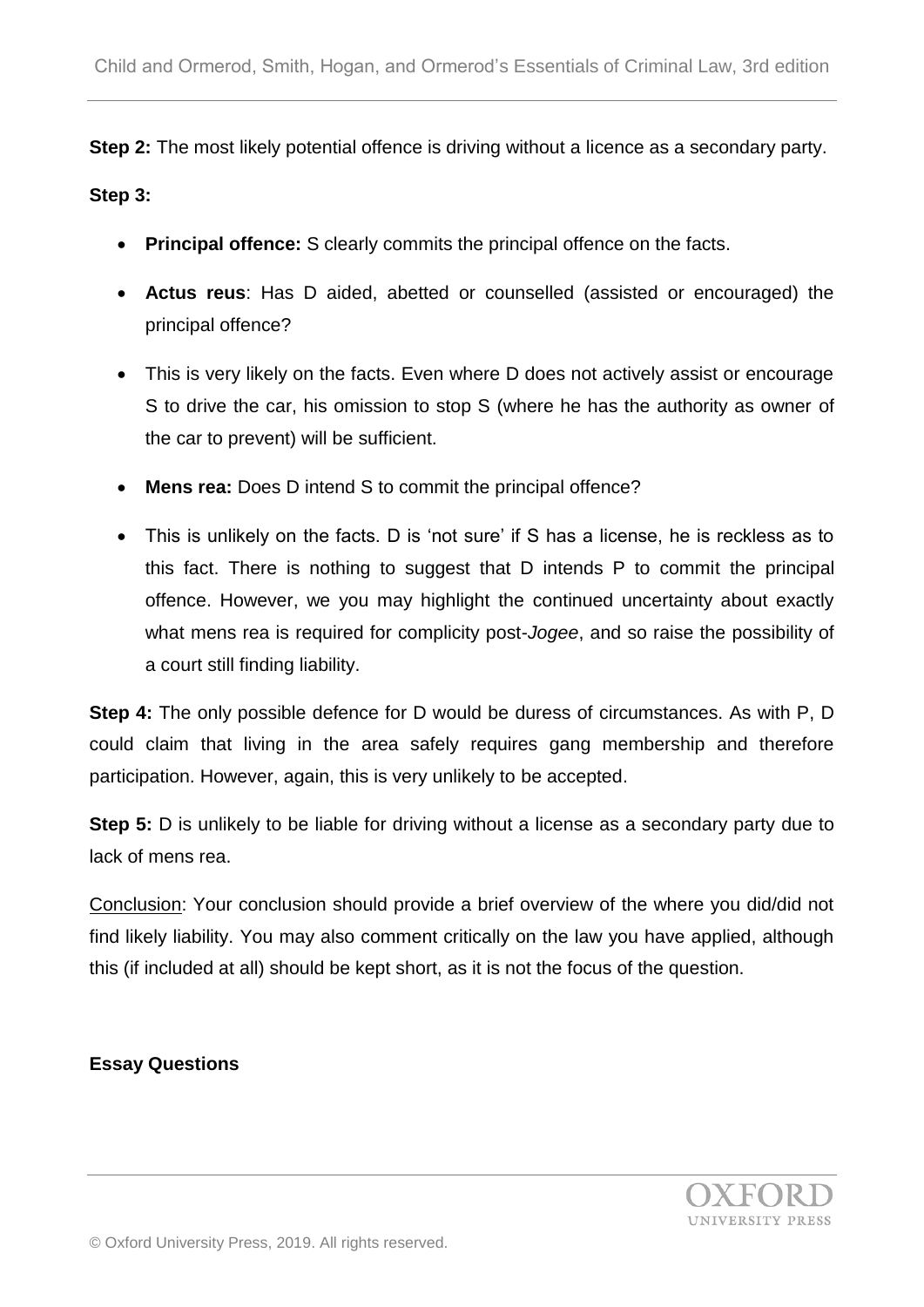There are several areas of interest for essay-type questions in relation to complicity. For example, the fair boundaries of complicity, existence/role of joint enterprise as a separate form of complicity, Law Commission reform recommendations, and so on.

Below is an example of an essay-type question, and a bullet-point plan for a possible answer. This is for illustration purposes only. When writing an essay of this kind yourself, there will usually be alternatives ways you could structure your answer, alternative points of discussion that could be raised, and you would certainly be expected to write in full prose (i.e., not in bullet-point form). The most important point to take from these plans is how they focus on identifying and discussing the subject matter of the debate within the question, not simply listing information about the relevant topic.

It is often said that convictions for criminal offences arising from involvement with the principal offender as an accomplice can be unjust and that this is particularly true when the conviction is for murder. Do you agree?

## **Introduction:**

- Your introduction should focus your reader within the topic of complicity, onto the potential for unfair convictions. Thus, we are discussing the potential for complicity to be over-inclusive.
- You then need to explain to your reader how you are going to structure your essay. The most obvious structure for this essay would be to begin with the general potential for over-inclusiveness within complicity, and then to discuss the same issue in relation to complicity in murder in particular.

## **Body of the essay:**

- We may begin with the general issue of complicity being unjust (there is a lot of material and academic comment to draw on for this). For example:
	- o The general idea of being labelled and punished as a principal offender despite not committing the offence as a principal;